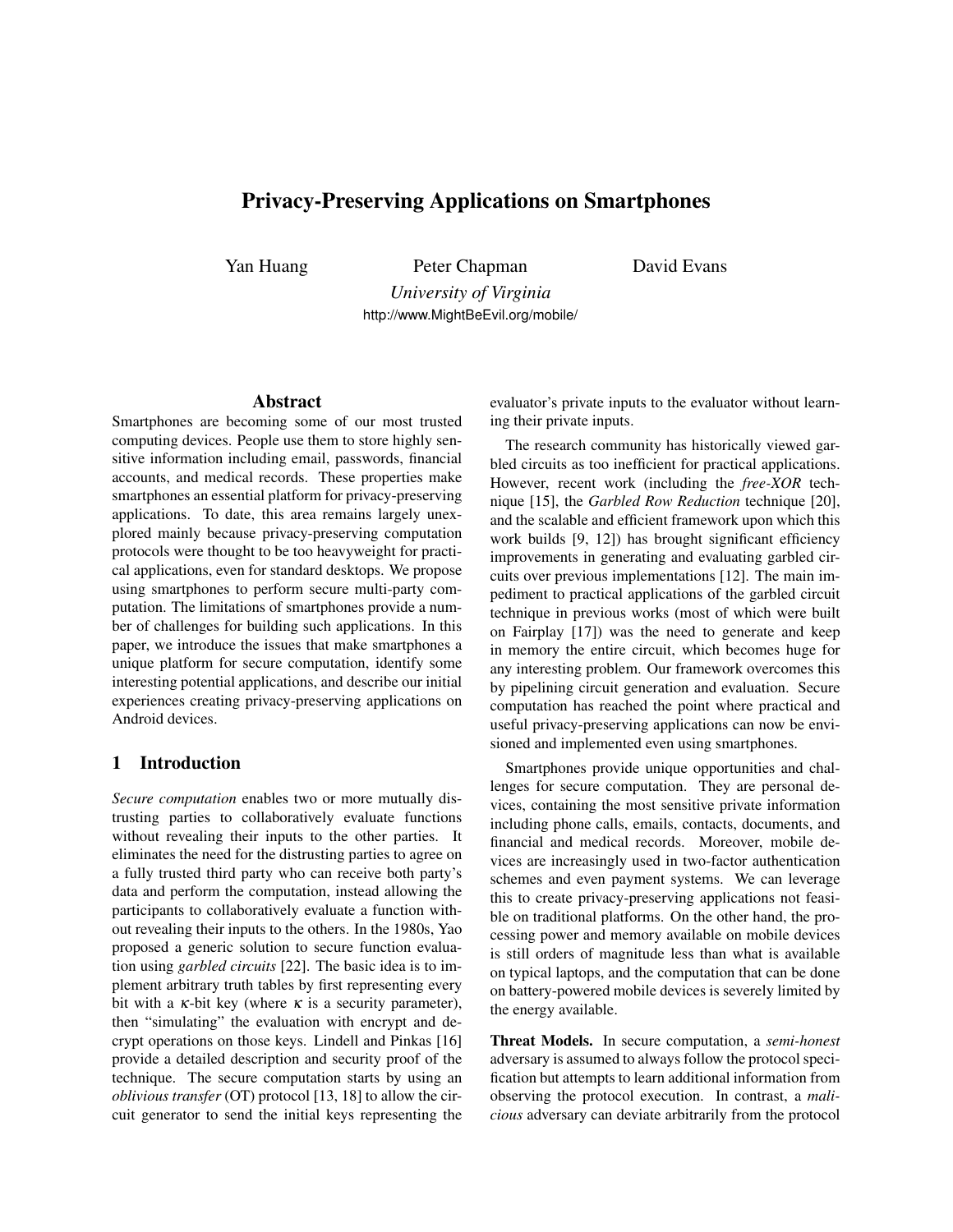specification in arbitrary ways such as providing faulty garbled truth table entries for some execution paths. In many scenarios, it suffices to assume *covert* adversaries [8], who can deviate from the protocol to cheat but will be caught by a good probability (say  $\frac{1}{2}$  instead of negligibly close to 1).

Contributions. In this work, we explore the design space of secure computing applications on smartphones and suggest various approaches to deal with both the efficiency and security issues by leveraging the unique properties of the mobile computing platform. Section 2 highlights the potential for secure computing applications on smartphones and summarizes our initial efforts developing secure two-party computing applications on Android devices. We find that the limited processing power instead of the bandwidth poses the biggest performance hurdle. Section 3 discusses the technical and social challenges that must be addressed to make secure computation successful on the mobile platform.

# 2 Applications

Secure computation can enable a wide range of privacypreserving mobile applications. Smartphones stay with their owners all day and are filled with private information. Secure computation techniques serve as the preferable way to use the private data with minimal compromise of users' privacy. On the other hand, secure computation usually requires all participants to be online to run the secure protocols, whereas naïvely keeping the agent programs always online can lead to excessive leakage of users private data due to repeated protocol execution. With smartphones, the dilemma is alleviated since users can either conveniently activate a protocol agent explicitly, or can employ a strategic automated procedure to decide whether to join a secure computing protocol.

Two-Party Applications. There are many interesting and useful privacy-preserving applications that are especially well-suited to smartphones because of their ubiquity, mobility, and access to personal data. For example, users could compute a joint function over their frequent contacts, Facebook and LinkedIn acquaintances, or the locations they have been. In another application, business associates could easily use their phones to allocate a common slot on their timetables for a collaborative meeting without leaking other information about their private schedules. Moreover, with computations on location data, people could be able to quickly discover nearby friends without otherwise sacrificing location privacy. Retailers could implement targeted advertising where merchants keep their special offers secret while customers would not need to sacrifice their private purchasing history or personal preferences.

Multi-Party Applications. Many privacy-preserving applications such as private event scheduling are even more useful in multi-party scenarios. Many classic multi-party secure computing applications such as privacy-preserving voting, auctions, peer-ranking and stable matching [7] would also be useful on smartphones. While our prototype applications target two-party scenarios, garbled circuit protocols can be extended to support multiple parties [6]. Thus, our approach could be extended to enable privacy-preserving computations involving several participants. Many additional technical and engineering challenges would need to be addressed to support large multi-party computations. For example, to pair the devices, we might want to use location proximity metrics (based on GPS, or a communication channel like Bluetooth) to conveniently setup a multi-party computation for a set of nearby devices.

For the rest of this paper, we focus on two-party applications. Next, we describe our experiences in developing two prototype secure computations applications where participants explicitly invoke and interact with the applications. The following subsection speculates on opportunities for latent secure computations that execute automatically in the background.

### 2.1 Explicit Secure Computations

We have built two prototype privacy-preserving applications for Android devices, both of which involve explicit interactions from both participants. The prototypes use the garbled circuit framework from Huang et al. [12] in a straightforward way, and use Wi-Fi for all communication. The Java framework and library allow a developer to translate the secure components of the target application into Boolean circuits from which the library facilitates the secure computation. They demonstrate the feasibility of secure computation on smartphones, but are only a first step towards exploring the full potential of secure computation on smartphones.

Preliminary results show that the mobile devices are roughly 1000 times slower than typical desktops. Running on Android Nexus One phones, the protocols execute at a speed of approximately 100 non-free gates per second compared to 100,000 gates per second for desktops [12]. Even this rate, however, is fast enough to enable some interesting secure applications. In Section 3 we discuss methods that will enable much faster secure computations on current and future smartphones.

Private Set Intersection. Private set intersection enables many interesting privacy-preserving applications. For example, two people who meet at a conference could securely discover mutual contacts without reveal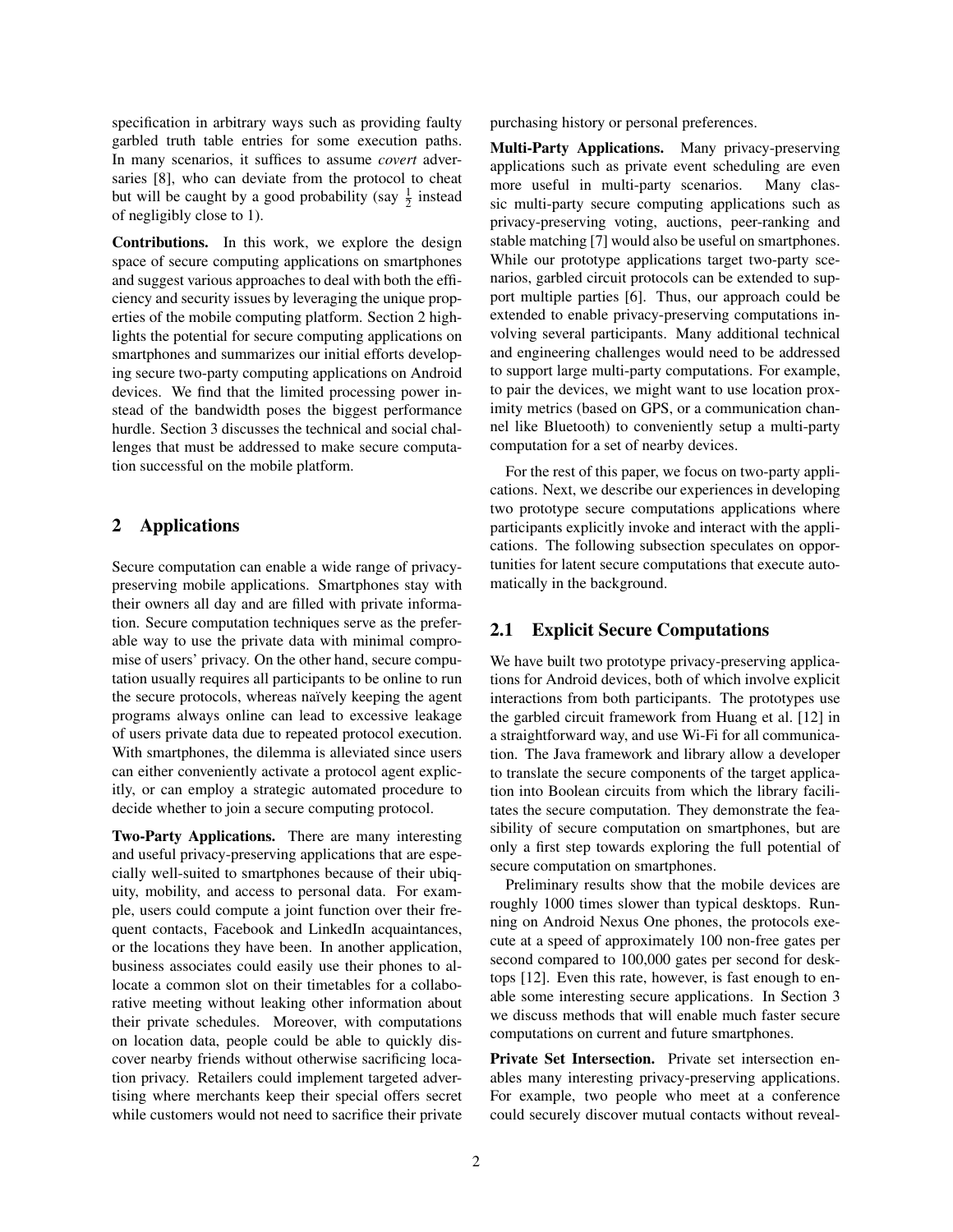ing their address books, or two new acquaintances can find their common friends, hobbies, or recently visited places without exposing other information about their unshared friends or details about their movement. To investigate the feasibility of secure computation on mobile devices, we developed an Android application to discover the common contacts of two users while preserving the privacy of unshared contacts.

Previous approaches to private set intersection either use homomorphic encryption to evaluate a polynomial that encodes the set elements [5] or employ a secure encryption protocol. Huang et al. developed a series of methods to compute set intersection more efficiently using garbled circuits [11]. For example, with the Bit-AND scheme each set element is mapped to a bit in the bitvector, the set intersection is computed by simply using garbled AND gates. Despite its simplicity, this is suitable and efficient for many real world applications where the element space is relatively small (e.g.  $\leq 2^{16}$ ). Using Bit-AND, computing the common elements from a set of about 100 candidates can be finished almost instantly.

For the large element space of email addresses and phone numbers, the Bit-AND-based scheme is impractical, and so we implemented a more complex private set intersection scheme, called Sort-Compare-Shuffle (SCS) [11] to perform the computation in Θ(*n*log*n*) time, where *n* is the number of contacts to be compared.



Figure 1: Screenshot of *CommonContacts* Running Intersection Computation. The background video illustrates the computation phases such as the bitonic sorting operation shown in the image, but reveals nothing about the specific execution.

The *CommonContacts* application [10] can compute the contact set intersection as long as participating devices are running the software and connected to the same Wi-Fi network. The unique identifier of each contact (the email address or phone number) is hashed to a 24-bit value, and the result is the intersection of the sets of hash values. Each client will display the result by mapping the hash values in the result back to the corresponding contact's identifier.

Figure 1 shows a screenshot of *CommonContacts* performing the comparison. Table 1 shows the time cost. Execution takes on the order of minutes, depending on the speed of the devices and set sizes. Section 3 discusses some of the reasons the performance on smartphones is so much worse than on current desktops, and opportunities for improving it.

Similar to our common contacts application, De Cristofaro et al. [3] recently studied the *Private Contact Discovery* problem which focuses on enabling peer-topeer common certified contact discovery. Based upon the RSA assumption on *safe moduli* in Random Oracle Model, they develop a custom Contact Discovery Scheme (CDS) that includes protocols to add, revoke, and discover contacts. In contrast to our approach using generic garbled circuits, customized cryptographic protocols require new security proofs and can be difficult to adapt to other applications. On the other hand, custom protocols could provide better performance for targeted applications. De Cristofaro et al. report taking 5 seconds to run the "discover" protocol with 100 contacts on an ARMv7 processor. However, it is hard to compare the results directly since their scheme incurs periodic extra costs to execute the "add" and"revoke" protocols. Additionally, it is also unclear how expensive it is to retrieve the public keys of all contacts involved in a discovery.

Personal Genetics. The cost of genome sequencing is dropping to the point where it may soon be common for individuals to store their own genome on their smartphones. This could enable secure computing applications that allow friends or even strangers to search for kinship relationships (e.g., discovering you are likely to be third cousins) or even *genetic dating* applications that would allow two potential partners to estimate the risk that their off-spring would have certain hereditary diseases without otherwise exposing their genomes. Affordable services already exist to perform a computationally

| <b>Set size</b>            | 64 | $\frac{1}{28}$ | 1256  |
|----------------------------|----|----------------|-------|
| <b>Time (seconds)</b>   68 |    | 134   285      | 1.598 |

Table 1: Total Execution Time for *CommonContacts* for Different Input Sizes (running on Nexus One phones).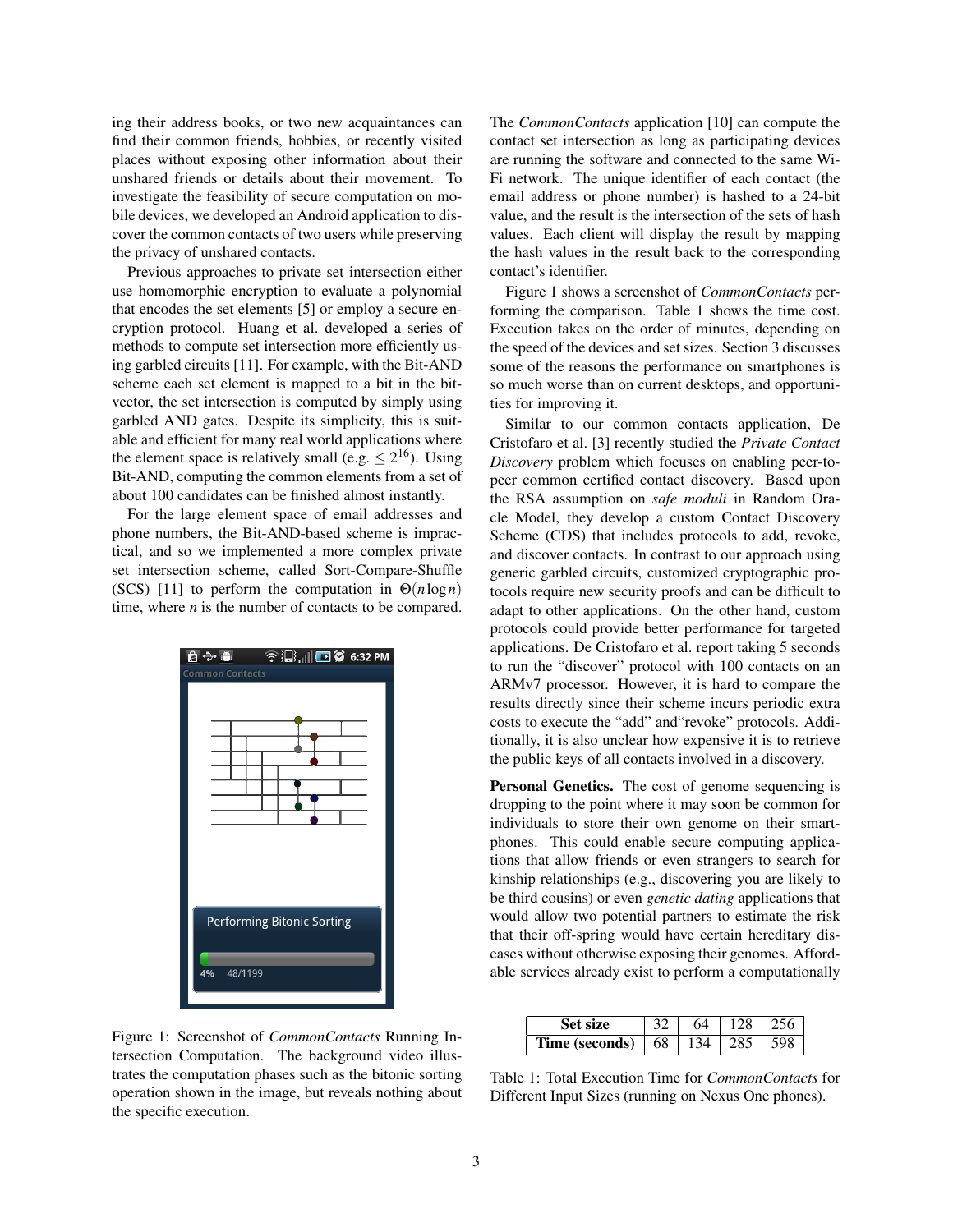insecure genomic analysis [14, 19] by signing legal contracts. Many different methods exist to estimate the risks of hereditary diseases, varying in the level of complexity. In a simple model, genetic diseases are determined by recessive alleles, meaning that if both parents are carriers their children will suffer from that disease. This functionality can obviously be computed by AND-ing both parent's carrier bit. Using a benchmark prototype implementation on our Nexus One phones, it takes about 7 seconds to estimate the risk of 25 genetic diseases.

#### 2.2 Background Secure Computations

Our demo applications target scenarios in which both parties consent to the computation by deliberately running the process. These scenarios become more practical with mobile devices because users can spontaneously run the computations on-demand. However, applications can further leverage the ubiquitous and always-available nature of mobile devices to perform computations periodically or constantly on behalf of the owner.

For example, the genetic kinship application can constantly run in the background and notify users when a (possibly unknown) genetic relative is nearby. In a similar scenario, a social application can ping nearby people searching for shared interests or hobbies. Real-time marketing offers utility to both consumers and retail, but privacy concerns can limit recommendations and personalization. A privacy-preserving targeted advertising system would leverage browsing and shopping history to allow physical retail locations to make specialized discounts directly to a customer's device upon entering the store. Consumers may not want to share their full interests and shopping history with the merchant, but may be willing to accept personalized special offers based on a secure computation using this information.

One issue with latent secure computations, is that each protocol execution may leak some information about the user's private data. Hence, we need to cap the number of protocol executions to ensure the overall leakage of the private information is acceptable. Depending on the nature of application, a sophisticated strategy could be employed to decide whether to participate in a protocol execution based on a number of metrics such as the peer's ID, time of last execution, or frequency and results of previous executions. Since we are targeting smartphones, it is also possible to enforce execution requirements based on the current location.

An even more robust and interesting discretion rule could use the wireless carrier, a jointly trusted entity, to ensure only executing the protocol with "legitimate" peers (e.g., peers in my phone book or peers I talked to within last 3 months). Another approach is to use application-specific self-auditing schemes to maintain low information leakage. Privacy-preserving applications could include relatively simple logic (implemented by garbled circuits) into the computation to roughly estimate how much information about the user's private input can be leaked by the imminent output. As an example, for private set intersection it is advisable to add logic to the circuit that checks the size of the result. If that size exceeds some prescribed threshold, the protocol terminates without revealing the result since this result would leak too much information about the owner's data (and may indicate that the peer is probing by misrepresenting its own set).

# 3 Challenges

The main challenges in implementing privacy-preserving applications on mobile devices stem from the limited resources (including computation power, bandwidth, and energy) available on these devices.

Performance. Our early prototypes indicate that the main performance bottleneck on mobile devices is the limited processing power rather than the network bandwidth, which averages to about 3 KB/s (far less than the capacity of any popular Wi-Fi network).

Our prototype implementation uses the MD5 hash function for the encryption scheme. Due to the lack of good hardware support for fast cryptographic operations on today's Android phones, the processing speed is about 1000 times slower than on current desktops. This performance could be substantially improved either by accessing a cryptographic hardware module, or by finding a cipher algorithm that is more efficient for mobile devices.

In addition, we also observe substantial footprint of the JVM's garbage collection thread. Our code uses many BigInteger objects, which is an *immutable* datatype provided by the Java API. Combined with the fact that smartphones have very limited memory, this results in very frequent halts to reclaim storage used by old BigInteger objects. We anticipate improvements to our implementation that will avoid this problem by using a mutable datatype and explicitly managing the memory needed to represent the garbled table entries.

Circuit execution is inherently easy to parallelize so that multiple cores, especially those on the GPU, can easily bring about a large speedup. Android 3.0 supports multiple cores and several devices are now on the market with dual-core processors. It may also be helpful to leverage the Renderscript API available in Android 3.0, which allows low-level, high performance execution on the device CPU or GPU to increase both concurrent operations and per instruction work [1].

Pairing. The way to establish network connections can be an important design decision affecting application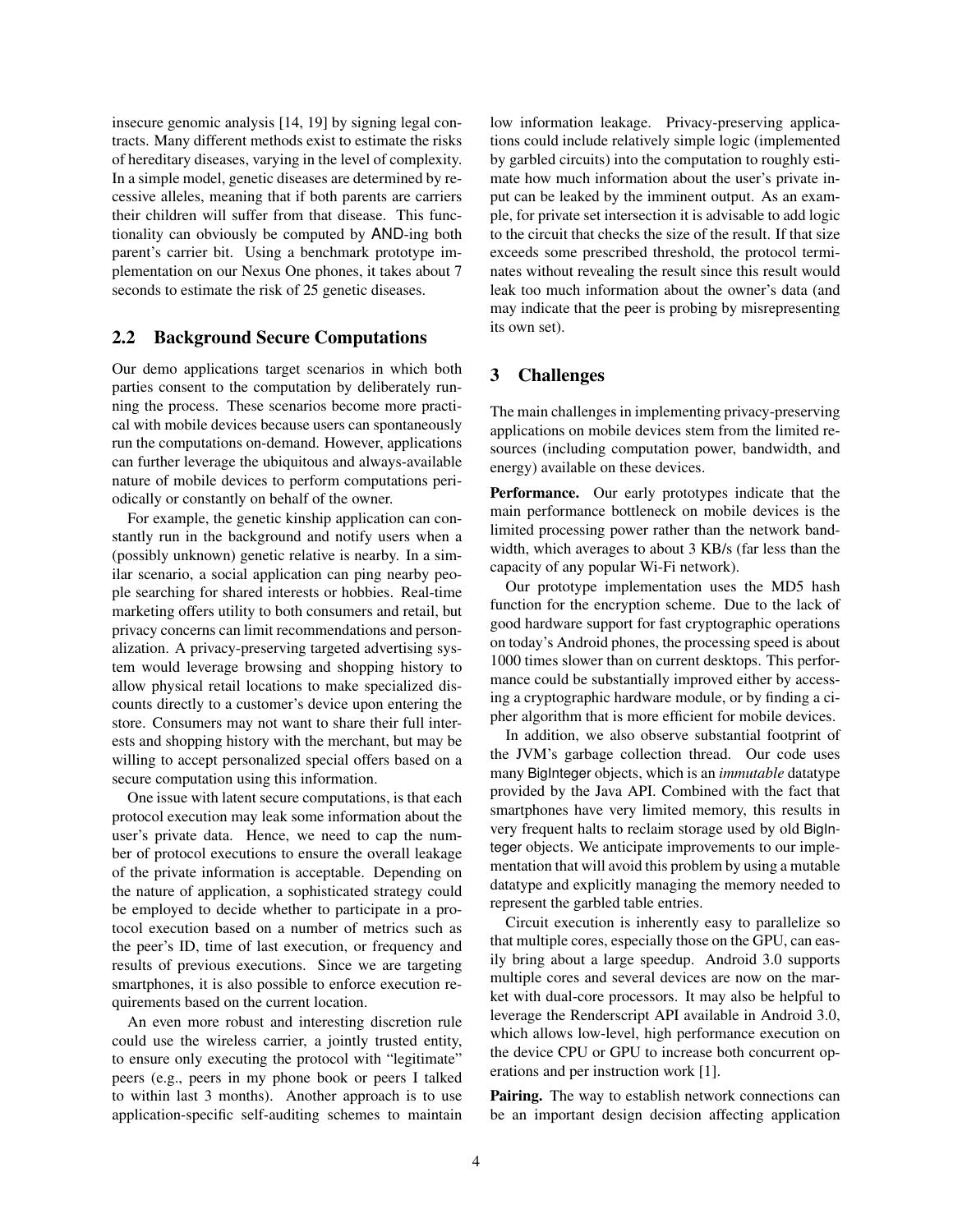performance during the computation and user experience in device pairing. As a fallback strategy, devices could be paired through a third-party and communicate over the Internet. For applications that are better run with peers physically nearby, the best choice would be communicating directly through Wi-Fi, though few devices on the market support ad-hoc Wi-Fi networks and thus would require an an existing access point. Bluetooth communication has sufficient bandwidth and is another alternative for peer-to-peer communication mechanism, but pairing can be cumbersome and requires direct user action on Android. To supplement other technologies and smoother pairing of devices, users could utilize the *Near Field Communication* (NFC) sensors included in newer smartphones. Another strategy is to take advantage of trusted relationships with carriers to either set up Wi-Fi connections with known peers, or to make connections directly using the cellular network.

Developing Applications. Most developers are unaware of secure computation. New industry education efforts and the development of a wide-variety of tools can support adoption of privacy-preserving applications for smartphones.

The secure computation design process we envision begins with the development team identifying secure and insecure aspects of the application with manual inspection or the help of tools, possibly using taint-tracking techniques to identify the security requirements of applications. Then to implement the secure functions, developers can use specific primitives found in the literature or a general framework like the one we have developed.

Our Java-based generic secure-computation framework requires developers to translate their desired function into a binary circuit from which we can execute. We provide a series of basic gates and sub-circuits to serve (AND, OR, XOR, adders, comparators, etc.) as building blocks with more complex components being developed and shared over time. This circuit-level approach enables important optimizations that can dramatically reduce the number of garbled gates that must be generated and evaluated [12], but a higher-level representation (such as the Algol-like language used by Fairplay [17]) may be more accessible to typical developers if compilers can be developed that produce sufficiently efficient circuits from high-level representations. Eventually, we hope it will be possible to develop tools that automatically produce efficient secure computations from Java programs annotated with information about what data is private.

Lastly, it is important to be aware of what can be inferred about the private data from the output of a secure computation. For example, a naïve set intersection implementation could allow one party to use the universal set as the input, revealing the other participant's entire set. It may be possible for development tools to eventually include techniques for automatically generating auditing circuits that check the amount of information that would be leaked before a result is revealed.

Stronger Adversaries. Our prototype applications assume semi-honest adversaries, a very weak threat model. However, efficient protocols against stronger adversaries remain to be developed. In this sense, known techniques (either traditional *cut-and-choose* or *commit-andproof*) to thwart malicious adversaries are too expensive to be feasible on smartphones in the foreseeable future. As an alternative, we could consider applying *softwarebased attestation* techniques [21] to ensure each party runs an expected implementation of the protocol. Because smartphones have more fixed hardware and software than traditional desktops, software-based attestation may be more feasible for smartphones than more complex platforms. In addition, it could also be a promising direction to develop protocols based on *commoditybased cryptography* [2, 4] where a third party (such as the wireless carrier) is trusted to providing private-dataindependent random strings that satisfy certain property but does not receive any private data.

Users. Secure function evaluation is a difficult and somewhat paradoxical concept for typical smartphone users. Wide acceptance depends on both careful user interface design, integration with smartphone platforms, and significant user education efforts to convince users how a secure computation is different from providing their data to a peer or third party. Even with good interfaces, users will need to understand what it means to install and execute a privacy-preserving application. Additionally, running applications should offer clear (graphical) indications on what data is protected during the computation and differentiate themselves from other typical programs. Perhaps standard permissions could be extended with new permissions that allow an application to access particular private data, but to only use it in network protocols that use secure computation to prevent leaking. We also envision the emergence of a privacy-focused application markets where a trusted party vouches for privacy properties of applications built using a standard framework.

## 4 Conclusion

Smartphones are becoming an essential computing platform, and the devices that store many individual's most private data. Combined with the significant improvements in the efficiency of garbled circuit execution, this presents an exciting opportunity for a host of new privacy-preserving applications that leverage the mobility, location-awareness, data accessibility, and the relationships people have with their smartphones.